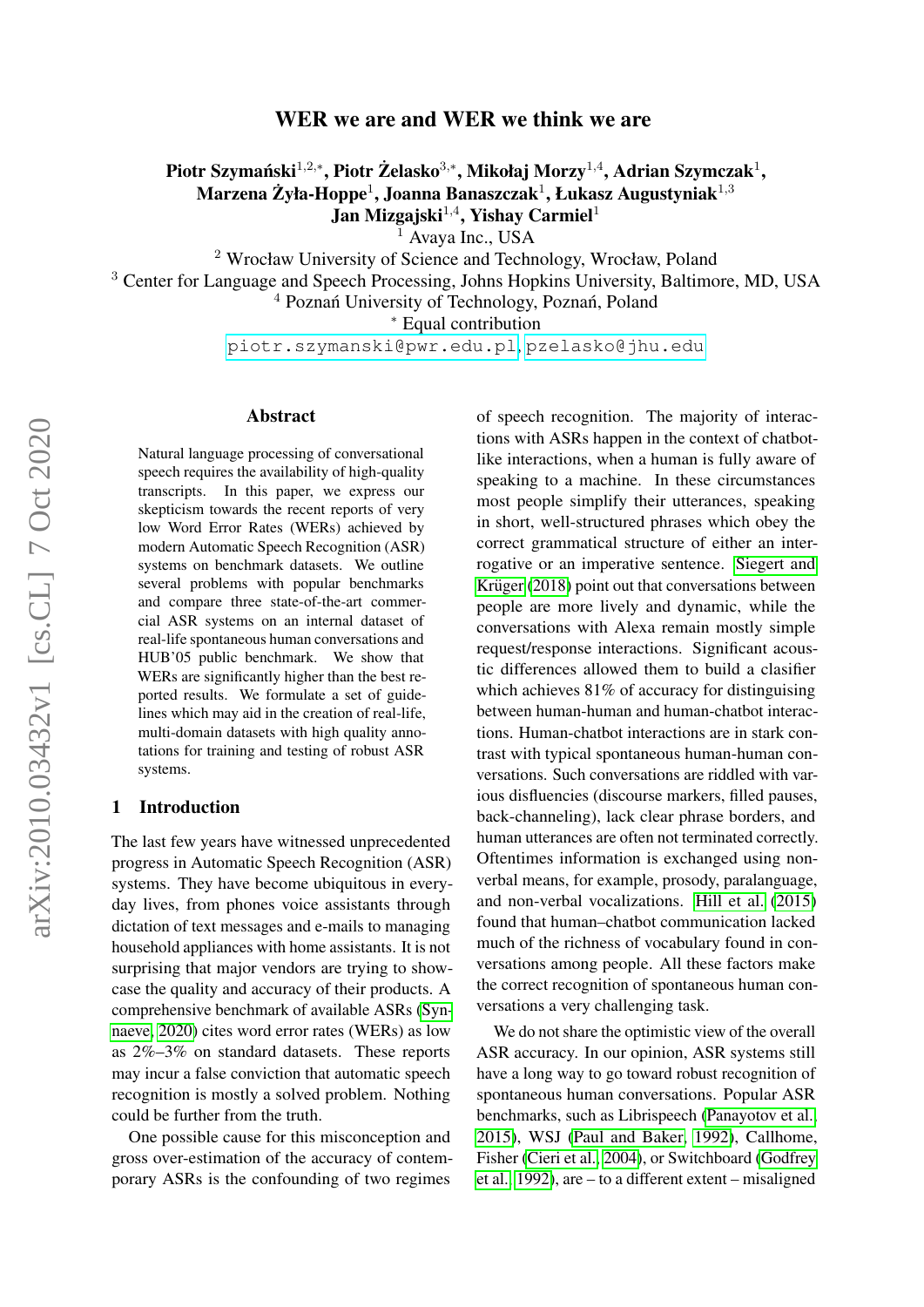with the contemporary domains of ASR applications. Some of these benchmarks are too simple to truly challenge ASRs, while the more challenging ones do not cover the full spectrum of inputs encountered in everyday operations. As such, these benchmarks do not provide reliable estimations of the actual ASR accuracy. On the other hand, on the truly challenging benchmarks, such as the dinner party conversations CHiME5 [\(Manohar et al.,](#page-4-4) [2019\)](#page-4-4) benchmark, modern ASRs report WERs in the ranges of 46%–73%.

Another problem is the domain adaptation. Both Fisher and Switchboard corpora, although trying to mimic real, spontaneous conversations, are inherently artificial. The protocols for the creation of both corpora involved pairs of voice actors having a conversation on a random subject drawn from a collection of predefined topics. These conversations are very different from real-life spontaneous conversations, where the topics may vary greatly, but at the same time the domain of application imposes strict constraints on the vocabulary and the form of the conversations. Many benchmark datasets represent scripted or semi-scripted conversations (EU Parliament speech transcripts, TED talk transcripts). There are consequential differences between scripted and spontaneous conversations and they affect the results of the ASR evaluation [\(Shriberg et al., 2001\)](#page-5-3).

Finally, benchmark datasets tend to be quite homogeneous with respect to the demographic features of voice actors. In real-life conversations, factors such as age, gender, ethnicity, and dialect are important determinants of speech particularities. Non-native language speakers are virtually absent from benchmark datasets, and the novelties introduced by these speakers, both acoustic (pronunciation) and linguistic (vocabulary and syntax), are not accounted for in the results of ASR evaluation [\(Koenecke et al., 2020\)](#page-4-5). Even for gender, a variable ostensibly easy to control, we find a huge imbalance in the distribution of the number of utterances in benchmark datasets. Benchmark datasets do not represent the true diversity of real-world conversations, both at input signal characteristics and conversation semantics levels.

In our opinion, what is commonly assumed to constitute the state-of-the-art in the ASR quality is grossly over-estimated. IRL-WERs (in-real-life WERs) are much higher than reported. In this paper, we compile a benchmark of real-life phone call spontaneous conversations from five different domains and present the unbiased comparison of three major cloud ASR systems. We show that the WERs observed both in the public HUB'05 benchmarks and in real conversations are much higher than usually reported, and this phenomenon is observed across all of the tested domains. Our benchmark consists of call center conversations containing almost 3000 utterances. The conversations were transcribed by two professional human annotators. The conclusions are clear: we are definitely not where we think we are in terms of WERs.

The contributions of our paper are twofold. Firstly, we experimentally compare WERs of three major commercial ASR systems on publicly available benchmarks and we contrast these results with our internal benchmark of real-life human spontaneous conversations. Secondly, we raise community awareness regarding the problems caused by the optimistic bias towards the ASR accuracy. We issue a call to action with the aim of addressing this bias by researchers and funding institutions.

#### <span id="page-1-0"></span>2 The State of the Error Rate

We evaluate several ASR systems on a multidomain dataset of 50 call center conversations recorded at 8 kHZ, using standard, modern telephony quality. The dataset comprises 8.5 hours of audio, including 2.2 hours of speech. These calls consist of 1595 agent and 1361 customer utterances. An average utterance consists of 10 words, thus resembling a sentence-length phrase. For speech recognition we use three different state-of-the-art commercial ASR solutions which we find representative in terms of what is available on the market. When a given ASR vendor offered such an option, we used a telephonic speech model. We report the WER of evaluated ASRs on our dataset and on the HUB5'00 Switchboard and CallHome evaluation subset to allow comparison to the state of the art on publicly available data.

We collected per channel audio data as RIFF (little-endian) data, WAVE audio, Microsoft PCM, 16 bit, mono 8000 Hz. These audio data files were transcribed by each of the ASR systems and the transcription results were exported as CTM files. We used the NIST Scoring Toolkit (sctk) scripts to obtain WER scores from the reference STM and predicted CTM files, using the established hubscr.pl script. We collected these sctk-based scores into data frame and organized the results into tables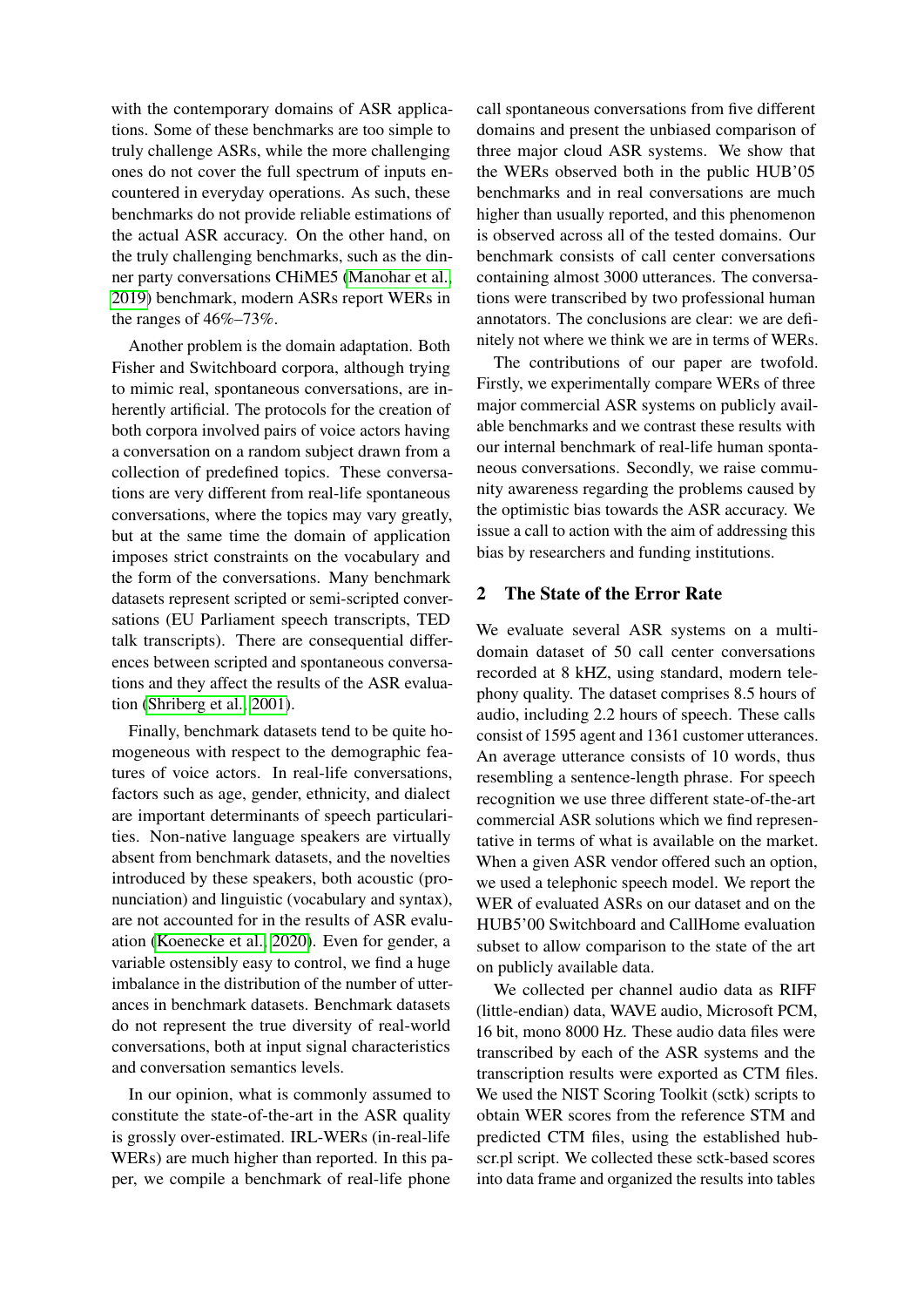

Figure 1: WER ranges in ASR systems. Reference values taken from the *Wer are we* report [\(Synnaeve, 2020\)](#page-5-0) and the *Papers with Code* website [\(Stojnic et al., 2020\)](#page-5-4) for ASR solutions published in the last 5 years. Outliers were removed for the sake of figure readability.

per domain and the user of a given channel.

We would wholeheartedly like to provide a more reproducible contribution, however, due to legal constraints, we are required to make the experimental procedure more obscure than we would like. While we understand the scientific expectation of complete experimental transparency and reproducibility, we are not able to provide the community with neither the benchmark data nor the detailed information about evaluated systems.

To set our benchmark in context, we present the median ASR WER per year reported in scientific papers as aggregated by the wer\_we\_are report [\(Synnaeve, 2020\)](#page-5-0). They provide a basis for an optimistic view on both the state of the art in ASRs published by scientific teams and a visible trend of improvement. Depending on the dataset, the error rates, as of 2019, do not exceed 15%. Depending on the data origin and quality, WER drops as low as 2%–4% for the Librispeech [\(Panay](#page-4-1)[otov et al., 2015\)](#page-4-1) corpus of approximately 1000 hours of 16kHz recordings of English audiobooks. The WSJ'92 and '93 corpora [\(Consortium et al.,](#page-4-6) [1994\)](#page-4-6) contain 73 hours of clean speech dictation and clean conversational speech of journalists; and ASRs have admitted a WER of 3%–7% on this dataset. The TED-LIUM ASR [\(Rousseau et al.,](#page-5-5) [2012\)](#page-5-5) task consists of 118 hours of speech recorded in high quality from TED Talks and its WER is reported at 5%. The currently best WER for the HUB'05<sup>[1](#page-2-0)</sup> evaluation is at 5% for the Switchboard

part and 9% for the CallHome part – both of which are phone conversational datasets.

Unfortunately, as we see in Table [1,](#page-2-1) the commercial ASR systems in our evaluation achieve nearly double the error rates on both HUB'05 evaluation subsets. This result may be explained as follows. Firstly, the results are typically reported using the oracle segmentation of the evaluation data, running the speech recognizer on each segment of speech separately. Instead, we evaluated each ASR by providing the whole 5 minutes chunks of audio, so that each system had to perform speech activity detection (SAD) first. This resembles the reallife application usage. Secondly, for each public dataset, the ASR system usually uses a language model (LM) estimated on the training set, making it representative of the domain data. In contrast, commercial ASR systems have to use more general LMs which are likely to perform worse on any specific benchmark.

<span id="page-2-1"></span>

| ASR              |      |       | CCC SWBD CallHome |
|------------------|------|-------|-------------------|
| ASR 1            | 179  | 11.62 | 17.69             |
| ASR <sub>2</sub> | 19.2 | 11.45 | 18.6              |
| ASR 3            | 16.5 | 10.2  | 15.85             |

Table 1: WER [%] comparison on benchmarks

The gap between the state-of-the-art results reported on public benchmarks and real-life is even more visible in the case of multi-domain datasets. In Table [2](#page-3-0) we present WERs obtained on our internal benchmark. The five domains evaluated in

<span id="page-2-0"></span> $1$ LDC2002T43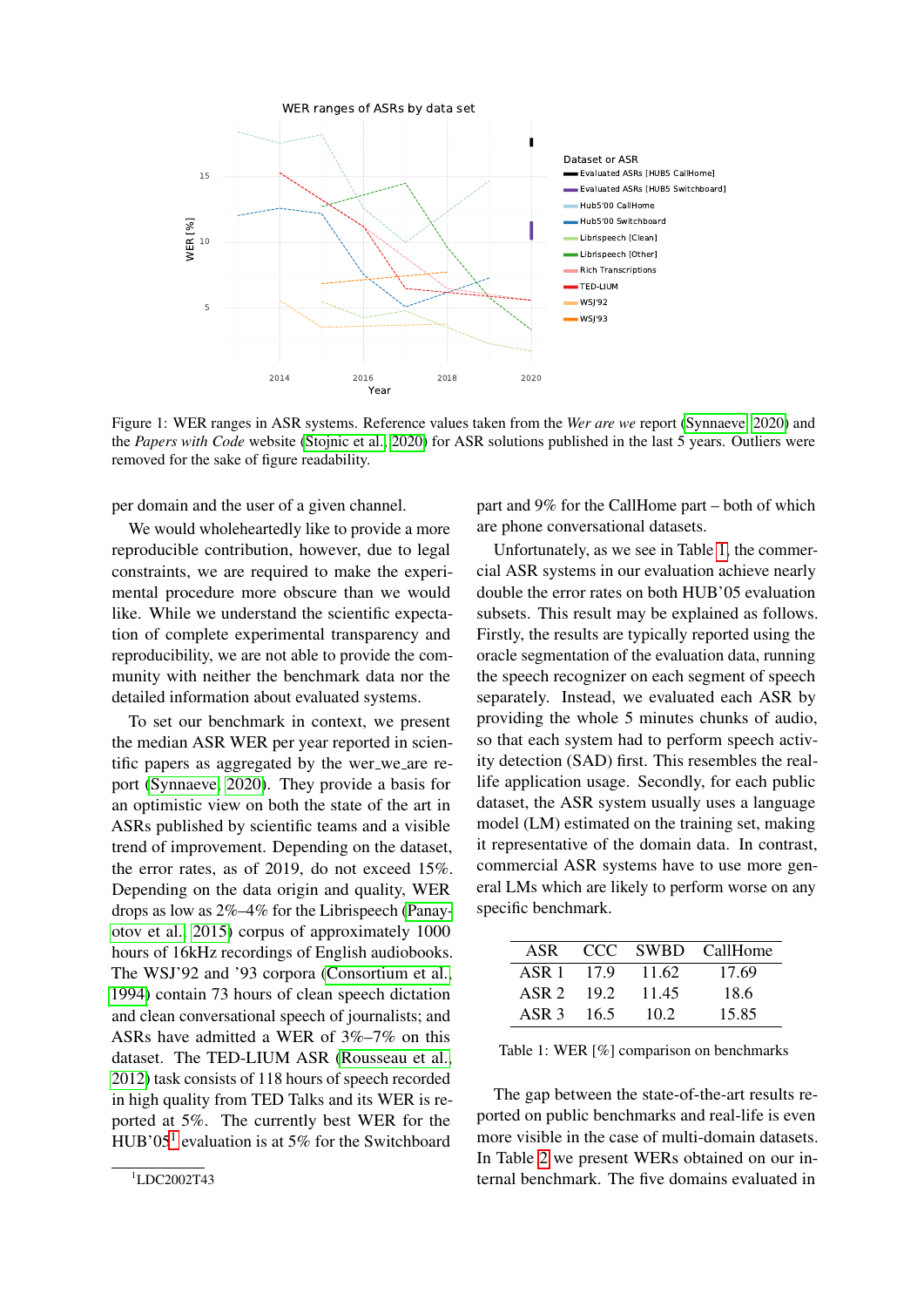the benchmark include booking touristic reservations, finance, two types of insurance domains, and telecommunication conversations. We can see that insurance #2 was the easiest of domains for the ASRs, followed by finance. The highest error rates are obtained for booking and wireless telecommunication calls, which can be related to the fact that more of their utterances contain entities related to date and time, money, places, and product or company names. We also include the division of WERs per channel. Per channel differences are not large enough to assume that one of the channels is in a significantly better position for performing downstream NLP tasks.

<span id="page-3-0"></span>

|                | ASR <sub>1</sub> | ASR <sub>2</sub> | ASR <sub>3</sub> |
|----------------|------------------|------------------|------------------|
| <b>Booking</b> | 21.19            | 22.16            | 20.95            |
| Finance        | 16.82            | 18.46            | 15.83            |
| Insurance 1    | 18.01            | 20.20            | 17.84            |
| Insurance 2    | 15.25            | 17.11            | 13.73            |
| Telecomm.      | 19.75            | 23.31            | 17.62            |
| Agent          | 16.97            | 17.83            | 16.49            |
| Customer       | 17.87            | 20.99            | 16.48            |

Table 2: Internal benchmark WER [%]

## 3 Call to Action

The main reason for publishing the results presented in Section [2](#page-1-0) is to support our call to action. We want to encourage the ASR and NLP communities to pursue research and collaboration to address the shortcomings of current ASR benchmarks. We need to collect and annotate audio datasets that are much better aligned with contemporary application domains of ASR systems, work on extended and more inclusive acoustic models representing a much broader spectrum of dialects, account for technological advances which influence physical properties of processed audio signals, and develop language models for multi-domain conversations.

The situation where most available spontaneous conversation datasets are over 20 years old is both easy to overlook and hard to believe. What is worse, judging by the standards one expects from modern NLP corpora, these datasets lack rich annotations. In many cases, part-of-speech tags and dependency structure are missing, and few datasets have complete dialog act annotations. Hardly any datasets contain named entity annotations beyond very basic NER schemes.

High quality annotations enable building better

language models and can improve ASR quality metrics even in the simplest of scenarios when the ASR was trained with a language model aware of part of speech (POS) annotations. With just such basic annotations [Stiefel and Vu](#page-5-6) [\(2017\)](#page-5-6) reported a small WER decrease even on data sets without proper human annotation, with POS tag obtained via automatic tagging.

The LDC catalog, the most comprehensive repository of language-related corpora, lists only four phone conversation datasets<sup>[2](#page-3-1)</sup> collected recently (i.e., datasets which are not based on Fisher, Callhome, or Switchboard). None of these new datasets contain rich annotations, and the datasets are not related to real-world, multi-domain conversations – precisely the type of application the industry is trying to deploy. For more advanced applications, such as machine translation or machine comprehension, such resources are scarce.

Recently published datasets for spoken question answering are synthetically produced by text-tospeech systems [\(Lee et al., 2018;](#page-4-7) [Li et al., 2018\)](#page-4-8). This artificial generative procedure strips training data of many subtle characteristics of human speech, such as prosodic features and non-verbal acoustic cues. Many aspects of spontaneous human speech are difficult to model in a text-to-speech synthesizer, rendering the resulting recordings less aligned with data on which ASRs will be applied.

These problems are not insurmountable. A thoughtful collaboration between academia and industry partners can lead to the creation of highquality training and testing datasets. Importantly, these datasets should – preferably – be published under an open-access license, or at least should be made available through openly accessible data platforms like Mozilla's Common Voice.

It is of important to address the legal issues of open-sourcing the recordings of the human voice, which currently hold back the industry from releasing conversational speech datasets such as ours. This is an opportunity for funding institutions to spark interdisciplinary research and economic growth through R&D breakthroughs in the area of automatic speech recognition.

There are multiple factors which may contribute to the progress in ASR for human conversational speech. These include funding schemes, grant programs, data donations, and student internships, to name a few.

<span id="page-3-1"></span><sup>2</sup>LDC2015S08,LDC2019S06,LDC2013S05,LDC2010S02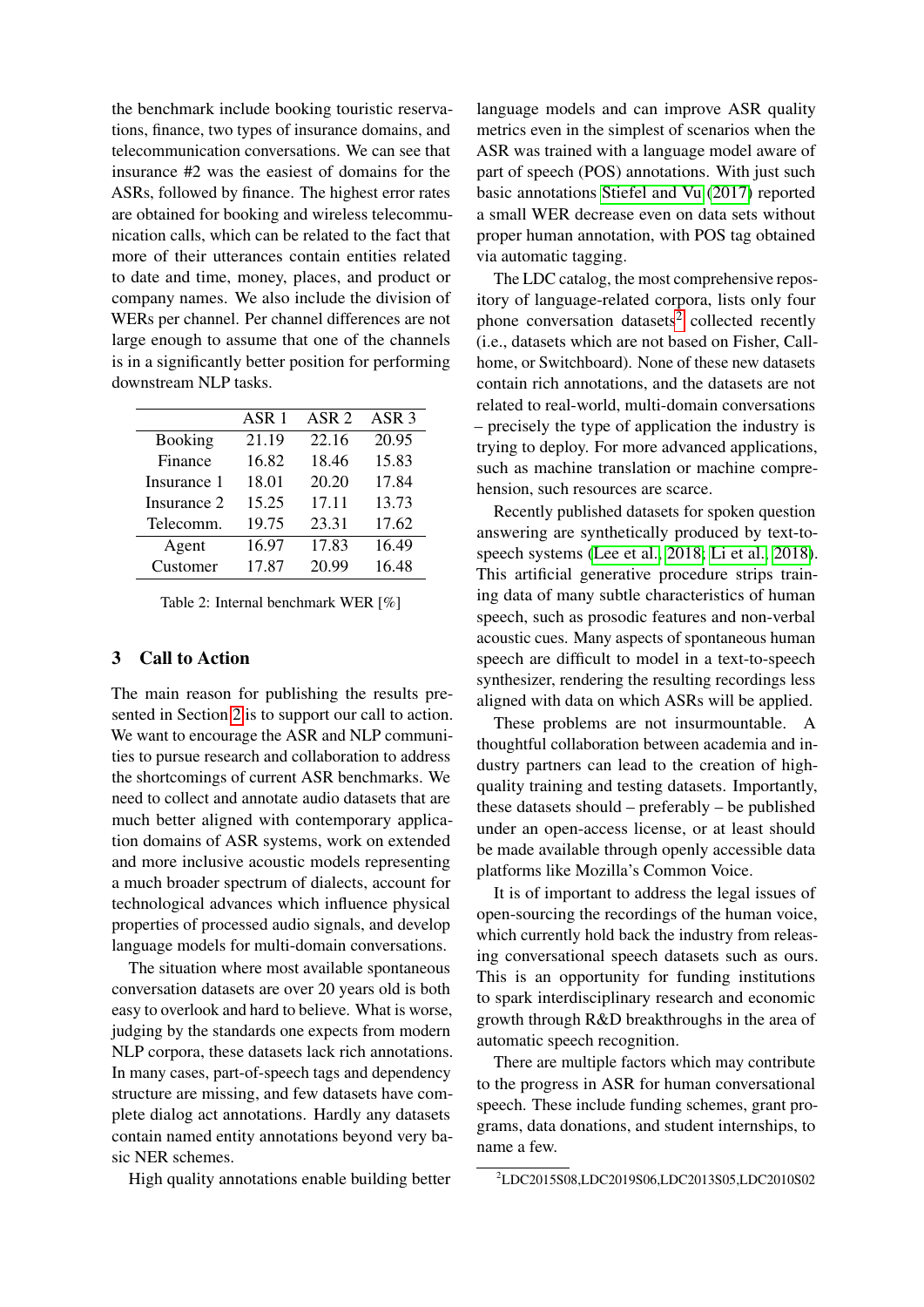In our opinion, a comprehensive program for advancing the field should encompass the following:

- preparing new audio and transcript datasets with rich annotations including: POS tags, dependency structure, entity spans, sentiment annotations, question and answer pairs, dialogue [\(Bunt, 2011\)](#page-4-9) and discourse annotation [\(Louwerse and Mitchell, 2003\)](#page-4-10), and augmenting existing corpora with NLP annotations;
- developing methods and tools for improving ASR acoustic and language model training and adapting NLP models and pipelines to conversational applications;
- developing tools that allow collecting conversational speech and recording real, spontaneous conversations that could be crowdsourced and released openly like Librispeech;
- designing open solutions that can serve as common benchmarks for joint ASR+NLP tasks to monitor the progress of the field;
- organizing crowd-sourcing collection efforts similar to Mozilla CommonVoice where users could donate their phone calls and/or transcriptions;
- constructing new ASR quality measures, based on more richly annotated data, to better evaluate various aspects of transcription quality.

#### 4 Conclusions

We argue that contemporary ASR systems cannot cope with spontaneous human conversations satisfactorily, contrary to many beliefs in the NLP community. To substantiate our claim we compile a benchmark consisting of real-world, multi-domain phone call spontaneous conversations on which we observe higher WERs than on traditional datasets. We believe that the overly optimistic perception of ASR accuracy is detrimental to the development of conversational NLP downstream applications. In order to overcome this problem, we ask the community to engage in interdisciplinary research between the academia and industry partners in both ASR and NLP domains and we discuss actions that can be taken. We hope that our call to action will provide some guidelines toward the improvement of ASR systems in the upcoming decade.

### References

- <span id="page-4-9"></span>Harry Bunt. 2011. The semantics of dialogue acts. In *Proceedings of the Ninth International Conference on Computational Semantics*, pages 1–13. Association for Computational Linguistics.
- <span id="page-4-2"></span>Christopher Cieri, David Miller, and Kevin Walker. 2004. The fisher corpus: a resource for the next generations of speech-to-text. In *LREC*, volume 4, pages 69–71.
- <span id="page-4-6"></span>Linguistic Data Consortium et al. 1994. Csr-ii (wsj1) complete. *Linguistic Data Consortium, Philadelphia, vol. LDC94S13A*.
- <span id="page-4-3"></span>John J Godfrey, Edward C Holliman, and Jane Mc-Daniel. 1992. Switchboard: Telephone speech corpus for research and development. In *[Proceedings] ICASSP-92: 1992 IEEE International Conference on Acoustics, Speech, and Signal Processing*, volume 1, pages 517–520. IEEE.
- <span id="page-4-0"></span>Jennifer Hill, W Randolph Ford, and Ingrid G Farreras. 2015. Real conversations with artificial intelligence: A comparison between human–human online conversations and human–chatbot conversations. *Computers in human behavior*, 49:245–250.
- <span id="page-4-5"></span>Allison Koenecke, Andrew Nam, Emily Lake, Joe Nudell, Minnie Quartey, Zion Mengesha, Connor Toups, John R. Rickford, Dan Jurafsky, and Sharad Goel. 2020. [Racial disparities in automated speech](https://doi.org/10.1073/pnas.1915768117) [recognition.](https://doi.org/10.1073/pnas.1915768117) *Proceedings of the National Academy of Sciences*, 117(14):7684–7689.
- <span id="page-4-7"></span>Chia-Hsuan Lee, Shang-Ming Wang, Huan-Cheng Chang, and Hung-Yi Lee. 2018. Odsqa: Opendomain spoken question answering dataset. In *2018 IEEE Spoken Language Technology Workshop (SLT)*, pages 949–956. IEEE.
- <span id="page-4-8"></span>Chia-Hsuan Li, Szu-Lin Wu, Chi-Liang Liu, and Hungyi Lee. 2018. Spoken squad: A study of mitigating the impact of speech recognition errors on listening comprehension. *arXiv preprint arXiv:1804.00320*.
- <span id="page-4-10"></span>Max M Louwerse and Heather Hite Mitchell. 2003. Toward a taxonomy of a set of discourse markers in dialog: A theoretical and computational linguistic account. *Discourse processes*, 35(3):199–239.
- <span id="page-4-4"></span>Vimal Manohar, Szu-Jui Chen, Zhiqi Wang, Yusuke Fujita, Shinji Watanabe, and Sanjeev Khudan-Acoustic modeling for overlapping speech recognition: Jhu chime-5 challenge system. In *ICASSP 2019-2019 IEEE International Conference on Acoustics, Speech and Signal Processing (ICASSP)*, pages 6665–6669. IEEE.
- <span id="page-4-1"></span>Vassil Panayotov, Guoguo Chen, Daniel Povey, and Sanjeev Khudanpur. 2015. Librispeech: an asr corpus based on public domain audio books. In *2015 IEEE International Conference on Acoustics, Speech and Signal Processing (ICASSP)*, pages 5206–5210. IEEE.